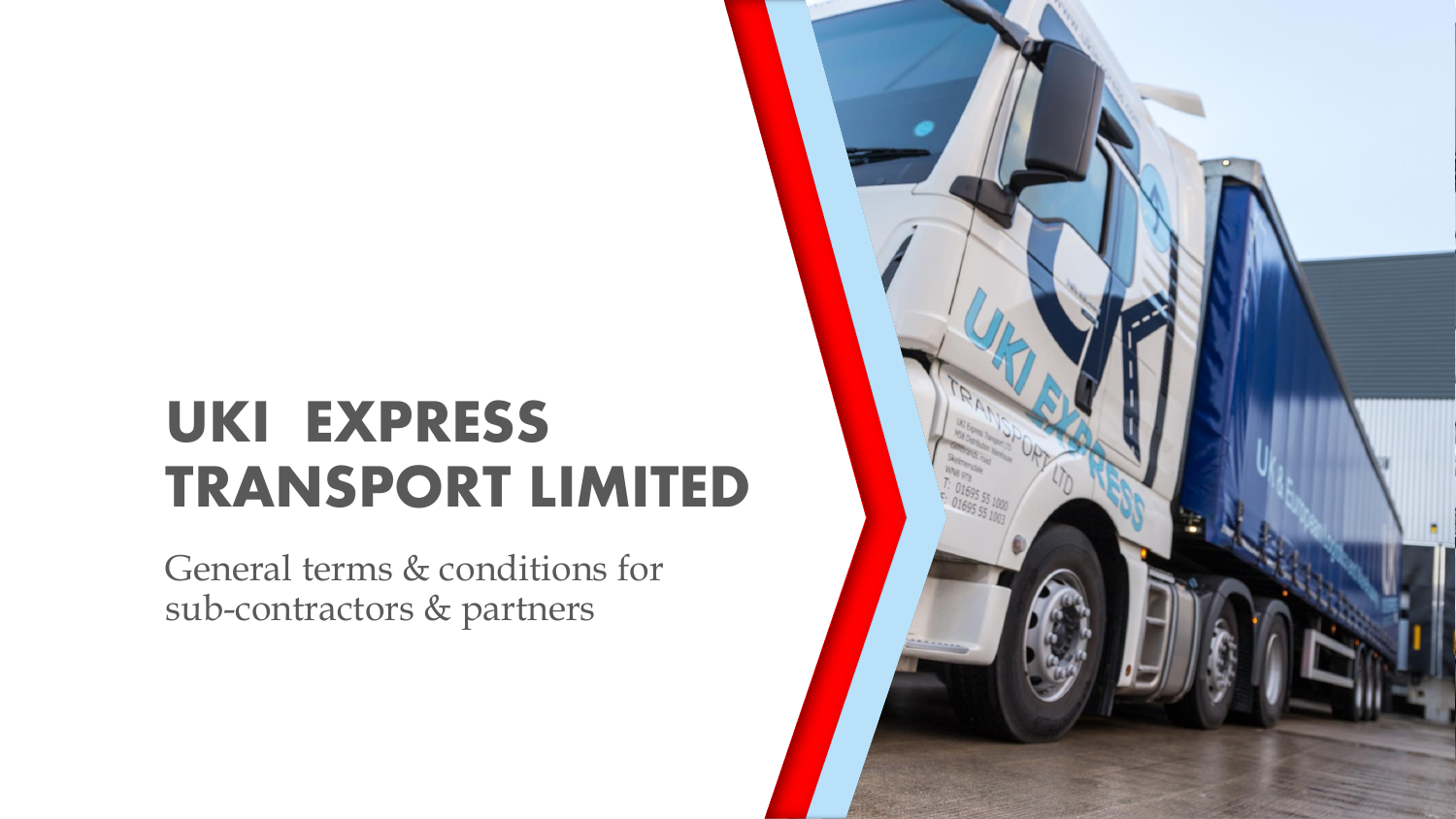# THE SENSIBLE WAY TO GUARANTEE PROFIT IN **2017**

Here at UKI we pride ourselves on the long term relationships we have built over years, with all our UK and European Suppliers.

We have a strong belief in rewarding all our business partners in order to establish a mutually beneficial relationship encouraging trust.

UKI understand that it's a two way street and that co-operation is essential when it comes to cementing relationships. Our guarantee to you is that you will be paid for everything we ask you to do!

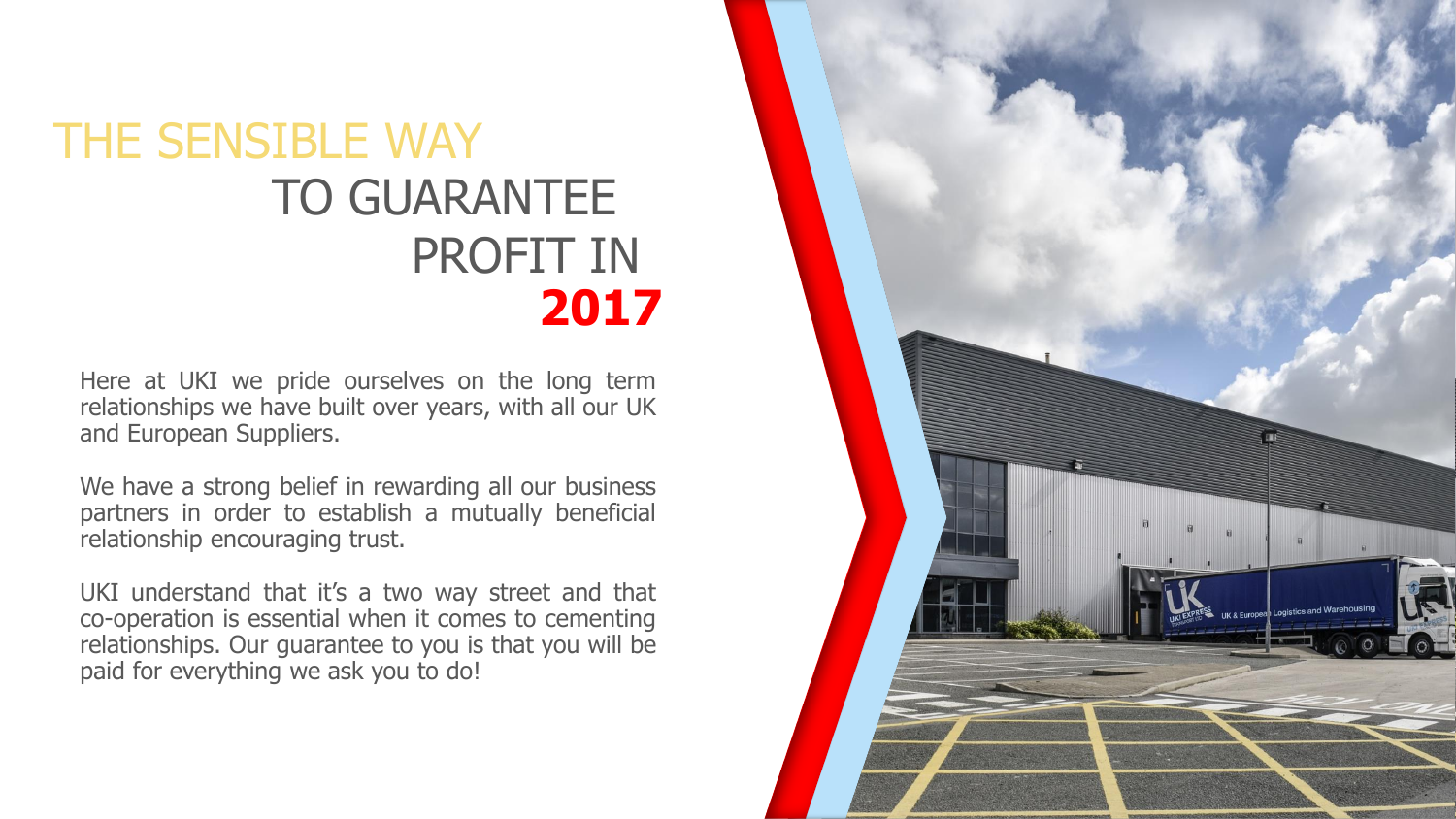# **Introduction**

UKI currently carry over 2500 separate consignments per day. All of which vary in size, these consignments, mostly palletised, range from food & drink, MDF, building products, paper & packaging, groceries, toys, toiletries and fresh fruit and vegetables.

UKI have a large network of partners in the United Kingdom & Europe and can offer daily consignments in all areas. We **NEVER** expect any sub-contractor or partner to run empty, and we will always offer a paid solution, ensuring **MAXIMUM EARNINGS.**

UKI's work continues throughout the year due to its modern, sophisticated IT & telecommunications systems. It enables us to offer you, the haulier a **24/7 COMMITMENT** to provide the best possible service in order to keep your vehicle moving, whether you have one vehicle or a large fleet, we're here to help.

UKI staff have vast experience in the marketplace which will ensure that you receive a personal, **PROFESSIONAL SERVICE** at all times, guaranteeing a profitable return.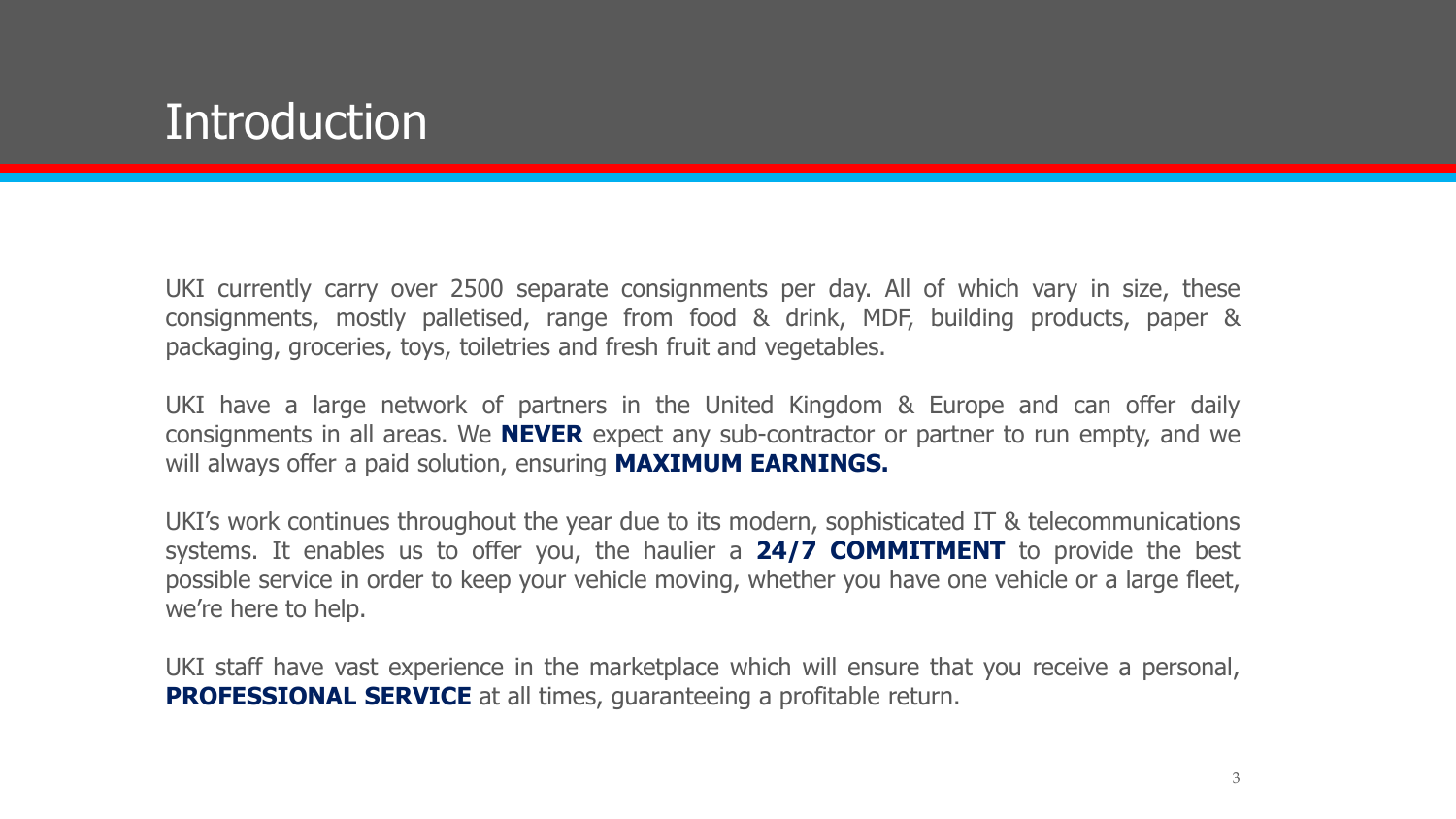# What we offer **What we require**

- ❖ Work throughout United Kingdom or **Europe**
- ❖ Instant payment terms
- ❖ Running Money
- ❖ Cash Cards
- ❖ Fuel Cards
- ❖ Liveried Trailers
- ❖ Choice of ferry routes



We nurture growth and guarantee to pay every KM travelled loaded or empty anywhere in the United Kingdom or Europe

- ❖ Completed Application Form
- ❖ Operators Licence
- ❖ Goods In transit Insurance
- ❖ Motor Vehicle Insurance
- ❖ Employees Liability
- ❖ Public Liability
- ❖ Bank Details

We have both UK and European work separately or you may wish to mix and match your journeys to maximise earrings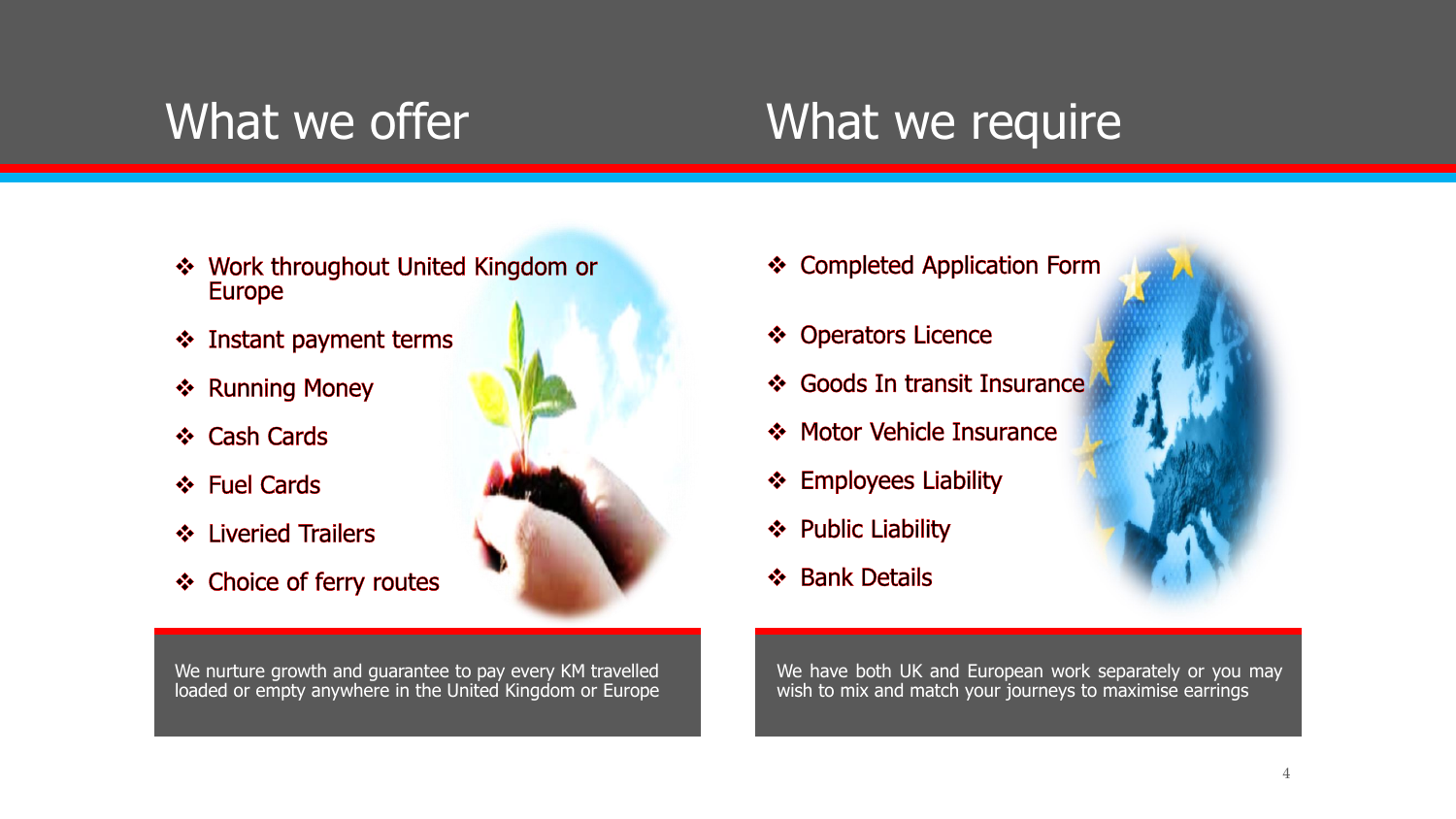# Partners Payment Terms

# European Basic Rates

We pay **30 days** on receipt of clean CMR / POD / Consignment Note, we would prefer your invoice to be accompanied by the original CMR.

We make our European Partners payments **EVERY WEEK!,** a schedule of payments will be provided monthly upon request.

Please ensure you send a statement on a regular basis for any invoices to be paid in that month.

If you do not send a statement, your payments may be delayed!

Please send your statement by e-mail to: statement@ukiexpress.com or by fax to: 0044 1695 551 003

We only pay in GBP, WE DO NOT pay in  $\epsilon$ 's, the receiving bank normally charge £12.00, per transfer, not UKI

AT UKI we guarantee to pay the following:

Short Distance £1.37 per mile / 0.86p per KM

Including France, Holland, Belgium & Northern **Germany** 

Long Distance £1.31 per mile / 0.82p per KM

Including Spain, Italy, Portugal, Switzerland, Southern Germany

Obviously, UKI will give all Sub Contractors an estimated guaranteed round trip price, prior to the start of each journey

We pay an extra 0.02p per KM for full ADR and £50.00 per delivery following the second delivery point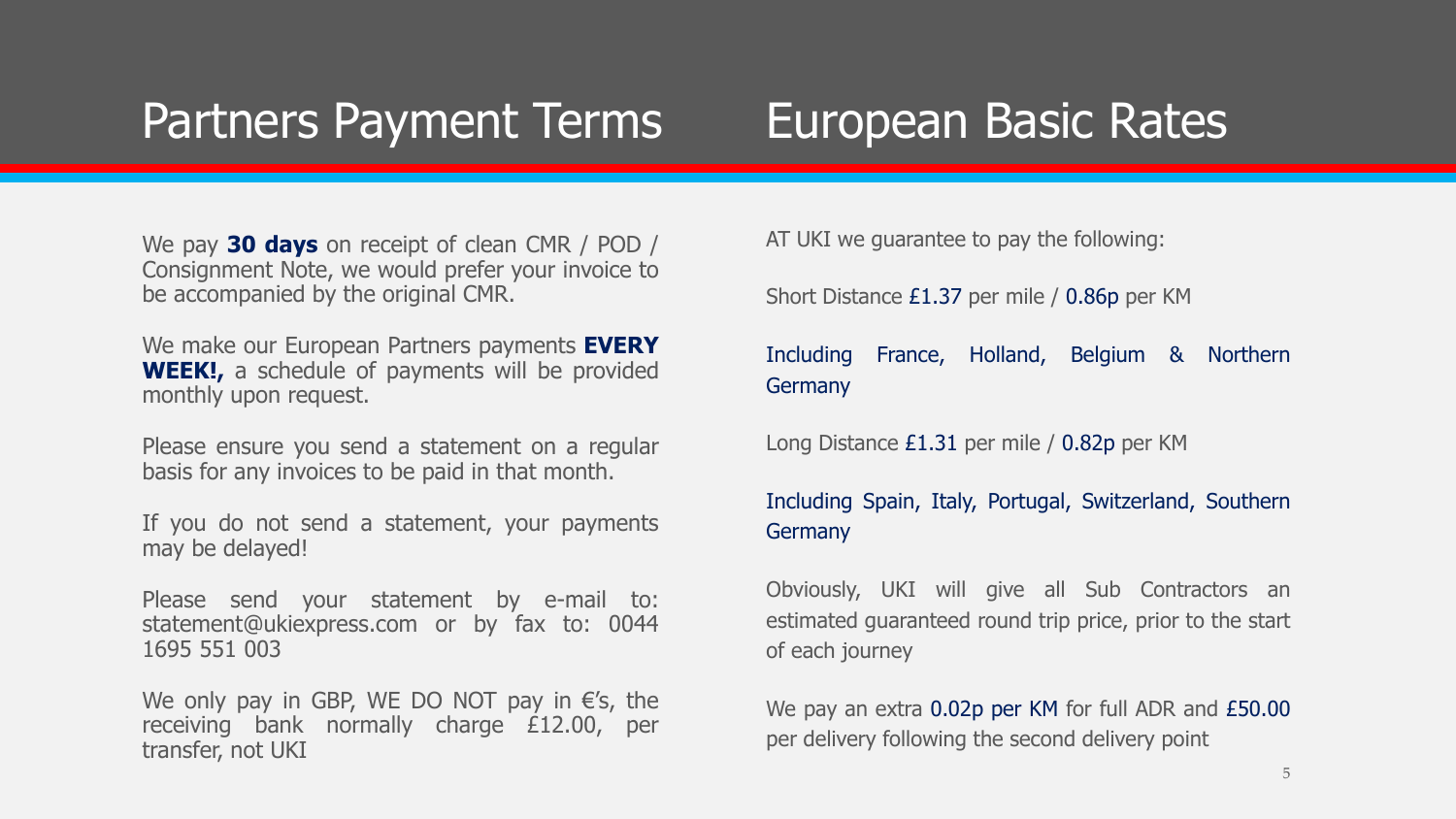# European Journey Example Choice of Ferry Routes

Unlike most transport / forwarding agents advertising for Owner Operators, UKI like to be clear as to what each sub-contractor / partner is receiving for their hard work! **TOTAL VISABILITY**

### **2101.5miles X £1.31 per miles= £2752.96**

Export --- Ref 910147 Rate £1100.00 Import --- Ref 310689 Rate £1652.96



UKI have been completing European journeys<br>for many years, we have ferry accounts with all<br>companies and numerous ferry ports.

The prices that are quoted are based on Dover<br>to Calais, however a choice of shipping routes<br>can be offered to the sub-contractor subject to a surcharge.

Obviously, all round trip prices will be agreed<br>prior to the sub-contractors acceptance of any<br>journeys, unless you are working on a pence per KM contract.

There maybe additional charges on some<br>crossings for a second driver or spouse. The<br>charge will be invoiced and deducted from the round trip rate or direct from your haulage charges.